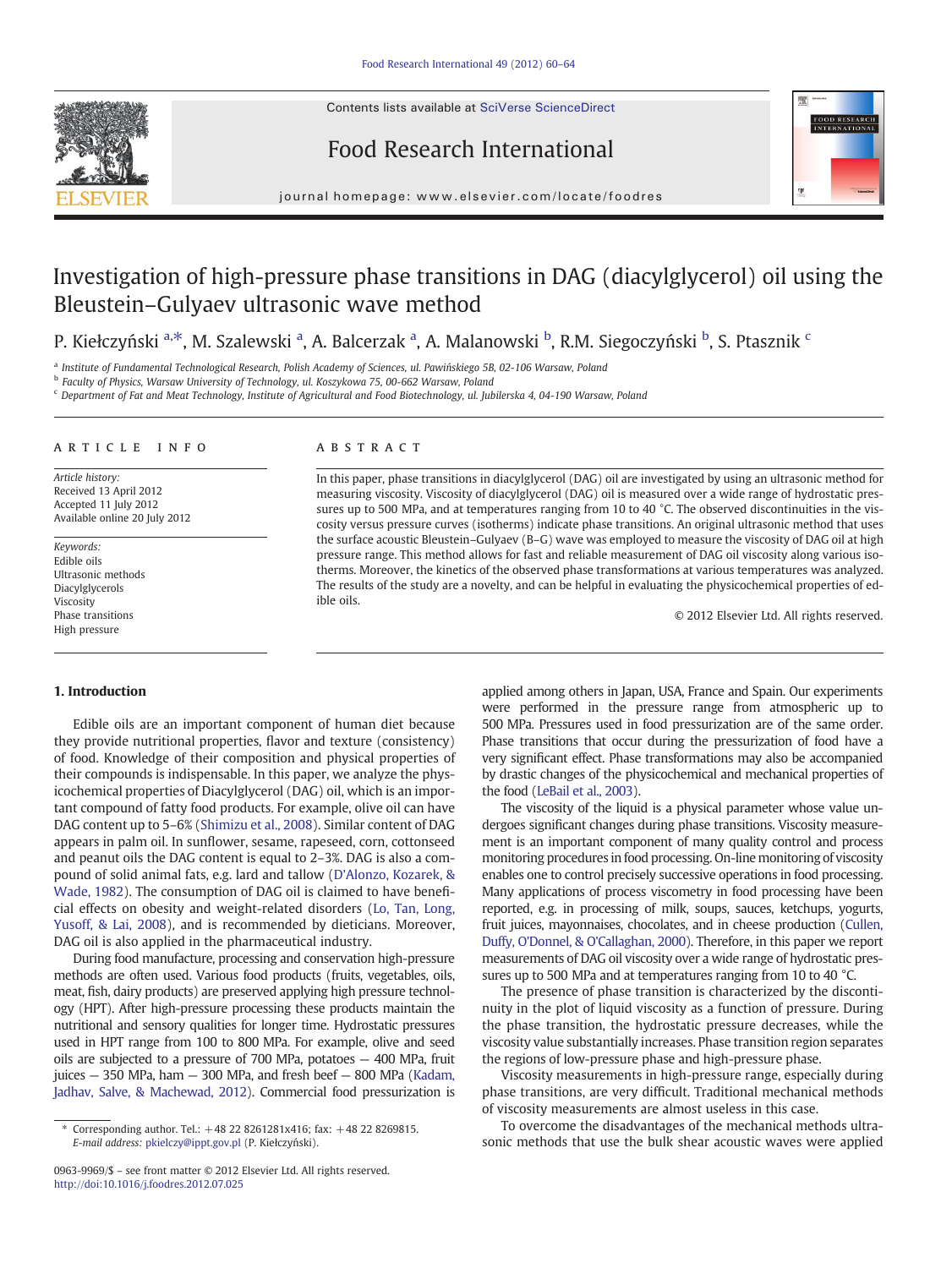(Kiełczyń[ski, Pajewski, & Szalewski, 2002, Kulisiewicz, Baars, &](#page-3-0) [Delgado, 2007, Kulisiewicz & Delgado, 2010](#page-3-0)).

Ultrasonic methods are also widely used for food research [\(Bamberger & Greenwood, 2004, Saggin & Coupland, 2001, Koc &](#page-3-0) [Vatandas, 2006, Benedito, Garcia-Pérez, Dobarganes, & Mulet, 2007,](#page-3-0) [Santacatalina, Garcia-Pérez, Benedito, & Corona, 2011, Scanlon, 2004](#page-3-0)). These methods are nondestructive. Moreover, they can be applied on-line in food industry.

The ultrasonic method for measuring the viscosity of liquids at high pressure presented in ([Kulisiewicz et al., 2007, Kulisiewicz &](#page-3-0) [Delgado, 2010\)](#page-3-0) uses the propagation of the bulk shear acoustic wave in an investigated liquid. The bulk shear acoustic waves propagate at a very small distance into a viscous liquid. This is the reason that the above mentioned method is very complicated and difficult in the practical use.

Therefore, to measure the viscosity of liquids at high pressure, we applied an original ultrasonic method that uses shear acoustic surface waves of the Love and Bleustein–Gulyaev type (Kiełczyń[ski, Szalewski,](#page-3-0) Siegoczyń[ski, & Rostocki, 2008](#page-3-0)). This method is very efficient and can relatively easily and quickly measure the viscosity of liquids at high pressure region.

We have investigated DAG oil composed of 82% of DAGs and 18% of triacylglycerols (TAGs), with a vestigial content of monoacylglycerols (MAGs) and free fatty acids. The fractions were determined by means of the gas chromatography method using a HP6890 device, and the analysis was conducted following the AOCS Cd 11b-91 method. The composition of fatty acids is presented in Table 1. The analysis was performed according to the ISO 5508 and ISO 5509 norms.

Original ultrasonic measuring method and measuring setup are presented in Section 2. A Bleustein–Gulyaev surface acoustic wave waveguide is used as a viscosity sensor.

Experimental results are presented in [Section 3](#page-2-0). To the authors' best knowledge, such results have not been published as yet in the scientific literature.

The kinetics of phase transitions was also investigated. The results of measurements are presented in [Section 4](#page-2-0).

#### 2. Ultrasonic measurement method

The Bleustein–Gulyaev (B–G) surface wave propagates in the waveguide structure presented in Fig. 1. The surface of a piezoelectric ceramic is covered with a very thin metallic layer that cancels the electric field on that surface  $(x_1=0)$ . Piezoelectric ceramic is polarized along the  $x_2$  axis. The B–G wave is a shear horizontal (SH) surface wave having only one component of mechanical displacement  $u_2$  perpendicular to the direction of propagation  $x_3$  and parallel to the surface. The B-G wave is a nondispersive wave, i.e. its phase velocity does not depend on frequency.

| Table 1 |                                                                |  |
|---------|----------------------------------------------------------------|--|
|         | Fatty acids in the investigated DAG oil according to ISO-5508. |  |

| Fatty acid (carbon atoms: C=C bonds) | Amount [%] |
|--------------------------------------|------------|
| C14:0                                | 0.1        |
| C16:0                                | 4.5        |
| C <sub>16</sub> :1 $(\Sigma)$        | 0.5        |
| C17:0                                | 0.1        |
| C17:1                                | 0.1        |
| C18:0                                | 2.5        |
| C18:1 $(\Sigma c)$                   | 59.1       |
| $C18:2$ (cc)                         | 19.6       |
| C18:3(ccc)                           | 8.9        |
| C20:0                                | 1.9        |
| $C20:1 (\Sigma)$                     | 1.0        |
| C22:0                                | 0.1        |
| $C22:1 (\Sigma)$                     | 1.2        |
| C24:0                                | 0.3        |
| C24:1                                | 0.1        |



Fig. 1. Waveguide of the Bleustein–Gulyaev wave. Piezoceramic PZT waveguide (2) is covered on the surface by a very thin metallic (Ag) layer (1). Surface acoustic (B–G) wave is excited by means of the PZT plate transducer (3). PZT ceramics (both in the transducer and waveguide) is polarized along the axis  $x_2$ .

Bleustein–Gulyaev (B–G) wave velocity depends only on the mechanical parameters (i.e., shear modulus and density) of PZT piezoelectric ceramics, from which the waveguide is made. In the considered frequency range (the range of several MHz), these parameters for PZT ceramics are independent of frequency, therefore the B–G wave is nondispersive [\(Royer & Dieulesaint, 2000\)](#page-3-0). The amplitude of the B–G wave is localized in the vicinity of the waveguide surface and diminishes when the distance  $x_1$  from the waveguide surface into the bulk increases. The penetration depth of the B–G wave is of the order of a wavelength. Consequently, the energy of the B–G waves is mostly concentrated in the vicinity of the surface of a piezoelectric ceramic waveguide used as a viscosity sensor.

The liquid covering the waveguide surface loads it mechanically. The value of this load is proportional to the value of the mechanical impedance Z of the liquid. The mechanical impedance of a liquid loading the surface of the B–G wave waveguide is equal to the characteristic shear impedance of the liquid  $Z_I$  for plane waves:

$$
Z_L = \left(\rho_L \cdot G_L\right)^{1/2} \tag{1}
$$

where  $G_L = G'_L + jG'_L$  is the complex shear modulus of the liquid defined as the ratio (T/S) of the shear stress T to the shear strain S,  $\rho_I$  is the liquid density and  $i=(-1)^{1/2}$ .

By applying the perturbation method ([Auld, 1973\)](#page-3-0), one can prove that the change in the complex propagation constant  $\gamma$  of the B–G wave produced by viscoelastic liquid loading is as follows (Kiełczyń[ski, Pajewski, Szalewski, & Balcerzak, 2004\)](#page-3-0):

$$
\Delta \gamma = -j \left( \frac{|u_2|_{x_1=0}^2}{4 \cdot P} \right) \cdot Z_L = -j \cdot K \cdot Z_L \tag{2}
$$

where:  $u_2$  is the non-perturbed B–G wave amplitude on the waveguide surface, P is the mean power on the unit width of the non-perturbed B–G wave. The coefficient K is the characteristic quantity for each B–G wave waveguide and depends solely on the material parameters of the waveguide and frequency (Kiełczyński & Pł[owiec, 1989](#page-3-0)).

For the case of a Newtonian (viscous) liquid, the shear mechanical impedance can be expressed as follows:

$$
Z_L = R_L + jX_L = \left(\frac{\rho_L \omega \eta}{2}\right)^{1/2} (1+j)
$$
\n(3)

where:  $\eta$  is the viscosity of a liquid, and  $\omega$  is an angular frequency. Thus, employing Eq. (3) we can write (Kiełczyń[ski et al., 2008](#page-3-0)):

$$
\eta = \frac{2R_L^2}{\omega \rho_L} = \frac{2X_L^2}{\omega \rho_L} \tag{4}
$$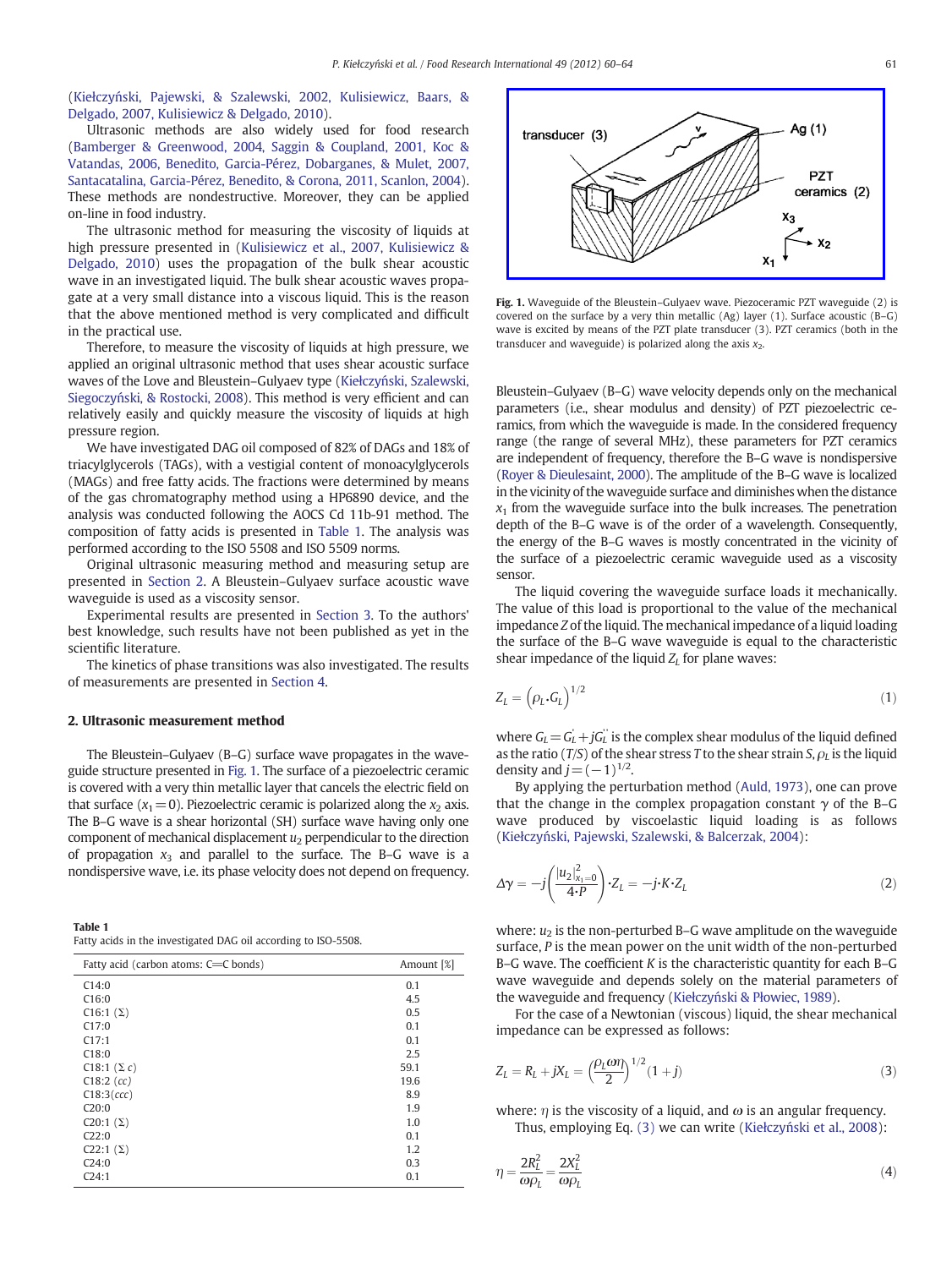<span id="page-2-0"></span>where:  $R_L$  and  $X_L$  are the real and imaginary parts of the mechanical shear impedance of a liquid. For a Newtonian liquid  $R_l=X_l$ .

The shear mechanical impedance of a liquid  $Z<sub>I</sub>$  can be determined from the measurements of the change in the attenuation of wave trains that propagate in the waveguide loaded by the liquid (Kiełczyń[ski et al., 2004\)](#page-3-0).

### 2.1. Measuring setup

The experimental setup for measuring the viscosity of liquids under high pressure at various temperatures is presented in Fig. 2. High pressure was generated in a thick-walled cylinder chamber with a simple piston and Bridgman II sealing system. The piston–cylinder assembly was working with a hydraulic press, driven by a hand-operated pump. The piston displacement was controlled by a digital caliper. For pressure measurements a 100 Ω manganin transducer was used. Its resistance was measured with a linear unbalanced resistance bridge [\(Rostocki & Wi](#page-3-0)śniewski, 1977). The pressure transducer was calibrated using a dead weight piston gage [\(Rostocki, Urba](#page-3-0)ński, Wiśniewski, & Wilczyń[ska, 2005\)](#page-3-0). The temperature in the chamber was measured using T-type thermocouple (Cu-constantan). A thermostatic bath was circulating in a thermostatic jacket around the chamber. The thermostatic jacket was connected to a precision thermostat (Julabo Labortechnik, Germany) working as a refrigerated/heating circulator. The viscosity sensor (B–G waveguide) was placed inside the high-pressure chamber. The piezoelectric transducer attached to the B–G wave waveguide, manganin coil, and thermocouple was connected with the external measuring setup by an electrical multichannel lead through.

The sending–receiving piezoelectric transducer, attached to the B–G wave waveguide, was driven by the TB-1000 pulser–receiver computer card (Matec, USA). The TB-1000 pulser generated the rf tone bursts with a frequency  $f=2$  MHz and length equal to 0.5 μs. The repetition period was equal to 0.4 ms. The B–G wave impulse generated by the transducer was reflected in multiple ways between two opposite edges of the B–G wave waveguide. The signals received by the transducer were amplified by the TB-1000 receiver and sent into the PDA-1000 digitizer card (Signatec, USA). This card sampled and digitized the input analog signals. The stored signals were then analyzed by computer software. For each measurement, the ultrasonic signal was averaged 1024 times in order to improve the signal-to-noise ratio.

# 3. Experimental results

The plots of measured DAG oil viscosity as a function of pressure, at various temperatures, are shown in [Fig. 3.](#page-3-0) The pressure was generated in 10 MPa steps, then kept constant for about 5 min. During that time the pressure and temperatures were observed. That allowed the detection of the pressure drop due to phase transition and the observation whether the system was reaching thermodynamic equilibrium. The viscosity of DAG oil was measured as a function of pressure and temperature at 10 °C intervals from 10 °C to 40 °C and from atmospheric pressure to 500 MPa. In [Fig. 3](#page-3-0) three different parts of each curve can be seen. At first the pressure was increased until the first-order phase transition began (first part of each curve in [Fig. 3\)](#page-3-0). The viscosity was increasing almost exponentially according to known empirical Barus formula  $\eta(p) = \eta_0$ •exp( $\alpha p$ ), where  $\eta_0$  is the viscosity at atmospheric pressure and  $\alpha$  is the viscosity–pressure coefficient. One can see in [Fig. 3](#page-3-0) that the coefficient  $\alpha$  depends on temperature. The observed spontaneous pressure drop indicates initiation of the phase transition. When the phase transition started we stopped the compression, and the piston in the high-pressure chamber was fixed to enable the phase transition to occur undisturbed. During the phase transition a pressure drop was observed in the chamber. The viscosity showed the further rise despite the pressure drop (second part of each curve in [Fig. 3\)](#page-3-0). When the temperature during measurements was higher, the pressure, at which the phase transition began, increased (e.g. 140 MPa for 10 °C and 420 MPa for 40 °C). Consequently, the pressure at which transition stopped was also higher. The stabilization of pressure and negligible changes in viscosity indicate that the phase transition is completed. At the termination of the phase transition process the pressure was increased again, in order to measure the viscosity of the new high-pressure phase of DAG oil (third part of each curve in [Fig. 3](#page-3-0)). The further increase of viscosity with increasing pressure was observed. With the increase of temperature, the viscosity of DAG oil high-pressure and low-pressure phases diminishes, see [Fig. 3.](#page-3-0) For the temperature 50 °C phase transition ran very slowly and the changes of viscosity and pressure were very small.

### 4. Kinetics of phase transitions

The kinetics of the phase transition was investigated during viscosity measurements, see [Fig. 4.](#page-3-0) Pressure changes, occurring during phase transition, were registered with the piston locked in a fixed position. At first the pressure remained constant. Subsequently, a monotonic decrease of pressure (at practically constant volume) was observed, due to a phase transition in DAG oil. Finally, the pressure level stabilized. This means that the phase transition was complete. As a result, a new high-pressure phase in DAG oil, with a more dense arrangement of molecules, has emerged. Physical properties (viscosity and density) of the new high-pressure phase are different than those in the



Fig. 2. Ultrasonic setup for measuring the viscosity of liquids under high pressure. Temperature of water is stabilized by refrigerated/heating circulator (not presented in the graph).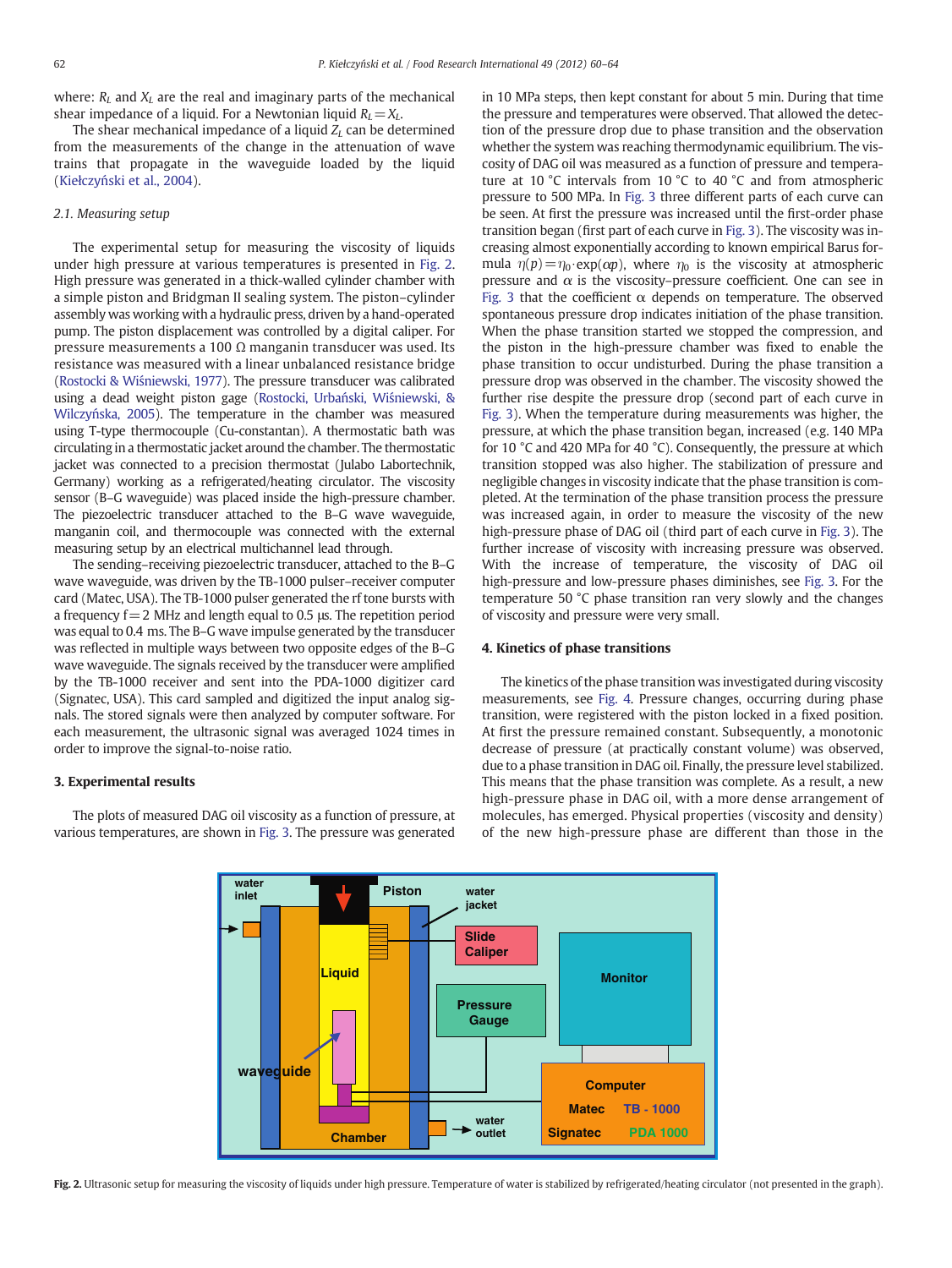<span id="page-3-0"></span>

Fig. 3. Graphs of diacylglycerol oil viscosity as a function of pressure along various isotherms  $(T=10, 20, 30,$  and  $40 °C$ ). (1) refers to low-pressure phase, (2) indicates the phase transition, and (3) refers to high-pressure phase.  $f=2$  MHz.

low-pressure phase. One can see in Fig. 4, that with the increase of temperature phase transition starts at higher value of pressure. Moreover, an augmentation in temperature decreases the speed of phase transition (e.g., phase transition at 40 °C runs about 45 min). On the other hand, with the decrease in temperature, phase transition starts at a lower value of pressure and runs with higher speed (e.g., phase transition at 10 °C runs about 15 min).

Up to now the kinetics of the phase transition in DAG oil was investigated only at room temperature by means of light transmission and scattering (Kościesza et al., 2012).



Fig. 4. Kinetics of phase transition in diacylglycerol oil at various temperatures (T=10, 20, 30, and 40 °C).

# 5. Conclusions

In this work, viscosity measurements of diacylglycerol (DAG) oil in a wide range of hydrostatic pressure up to 500 MPa, and for various values of temperature (isotherms) were presented. The Bleustein–Gulyaev surface acoustic wave method was used to measure the viscosity of DAG oil at high pressure. Graphs of DAG oil viscosity as a function of pressure show a discontinuity, that indicates the presence of phase transitions.

Application of the ultrasonic Bleustein–Gulyaev wave method enabled both the detection of phase transitions in DAG oil and investigation of their kinetics. This ultrasonic B–G wave method is a general method and can also be used to investigate phase transitions in a wide spectrum of food products and substances of biological origin, among other edible oils and fats.

To the author's knowledge, the measurements of DAG oil viscosity under high pressure, during the phase transitions have not been reported in the scientific literature.

The investigation of phase transitions is very important in highpressure food processing and conservation. Phase transformations can modify significantly the molecular structure and, consequently, affect the texture and sensory characteristics of food products. Therefore, measuring the viscosity of the liquid at high pressure is important in assessing the quality of food products subjected to high pressure technological processes.

#### References

- Auld, B. A. (1973). Acoustic fields and waves in solids. New York: Wiley (Volume II, Chapter 10).
- Bamberger, J. A., & Greenwood, M. S. (2004). Non-invasive characterization of fluid foodstuffs based on ultrasonic measurements. Food Research International, 37, 621–625.
- Benedito, J., Garcia-Pérez, J. V., Dobarganes, C., & Mulet, A. (2007). Rapid evaluation of frying oil degradation using ultrasonic technology. Food Research International, 40, 406–414.
- Cullen, P. J., Duffy, A. P., O'Donnel, C. P., & O'Callaghan, D. J. (2000). Process viscometry for the food industry. Trends in Food Science and Technology, 11, 451–457.
- D'Alonzo, R. P., Kozarek, W. J., & Wade, R. L. (1982). Glyceride composition of processed fats and oils as determined by glass capillary gas chromatography. Journal of the American Oil Chemist Society, 59, 292–295.
- Kadam, P. S., Jadhav, B. A., Salve, R. V., & Machewad, G. M. (2012). Review on the high pressure technology (HPT) for food preservation. Journal of Food Processing Technology, 3, 1000135.
- Kiełczyński, P., Pajewski, W., & Szalewski, M. (2002). Admittance of axially polarized lossy piezoceramic cylinders loaded with a viscoelastic liquid. Journal of Applied Physics, 91, 10181–10187.
- Kiełczyński, P., Pajewski, W., Szalewski, M., & Balcerzak, A. (2004). Measurement of the shear storage modulus and viscosity of liquids using the Bleustein–Gulyaev wave. Review of Scientific Instruments, 75, 2362–2367.
- Kiełczyński, P., & Płowiec, R. (1989). Determination of the shear impedance of viscoelastic liquids using Love and Bleustein–Gulyaev wave. Journal of the Acoustical Society of America, 86, 818–827.
- Kiełczyński, P., Szalewski, M., Siegoczyński, R. M., & Rostocki, A. J. (2008). New ultrasonic Bleustein–Gulyaev wave method for measuring the viscosity of liquids at high pressure. Review of Scientific Instruments, 79, 026109-1–026109-3.
- Koc, A. B., & Vatandas, M. (2006). Ultrasonic velocity mesurements on some liquids under thermal cycle: Ultrasonic velocity hysteresis. Food Research International, 39, 1076–1083.
- Kościesza, R., Tefelski, D. B., Ptasznik, S., Rostocki, A. J., Malanowski, A., & Siegoczyński, R. M. (2012). A study of the high pressure phase transition of diacylglycerol oil by means of light transmission and scattering. High Pressure Research, 32, 323–329.
- Kulisiewicz, L., Baars, A., & Delgado, A. (2007). Effect of high hydrostatic pressure on structure of gelatin gels. Bulletin of the Polish Academy of Sciences, 55, 239–244.
- Kulisiewicz, L., & Delgado, A. (2010). High-pressure rheological measurements methods. A review. Applied Rheology, 20, 13018-1–13018-15.
- LeBail, A., Boillereaux, L., Davenel, A., Hayert, M., Lucas, T., & Monteau, J. Y. (2003). Phase transitions in foods: Effect of pressure and methods to assess or control phase transition. Innovative Food Science and Emerging Technologies, 4, 15–24.
- Lo, S. K., Tan, C. P., Long, K., Yusoff, M. S. A., & Lai, O. M. (2008). Diacylglycerol oil -Properties, processes and products. A review. Food and Bioprocess Technology, 1, 223–233.
- Rostocki, A. J., Urbański, M. K., Wiśniewski, R., & Wilczyńska, T. (2005). On the improvement of the metrological properties of manganin sensors. Metrologia, 42, S250–S252.
- Rostocki, A. J., & Wiśniewski, R. (1977). Linear unbalanced dc bridge. Review of Scientific Instruments, 75, 710–711.
- Royer, D., & Dieulesaint, E. (2000). Elastic waves in solids. Berlin: Springer (Volume I, Chapter 5).